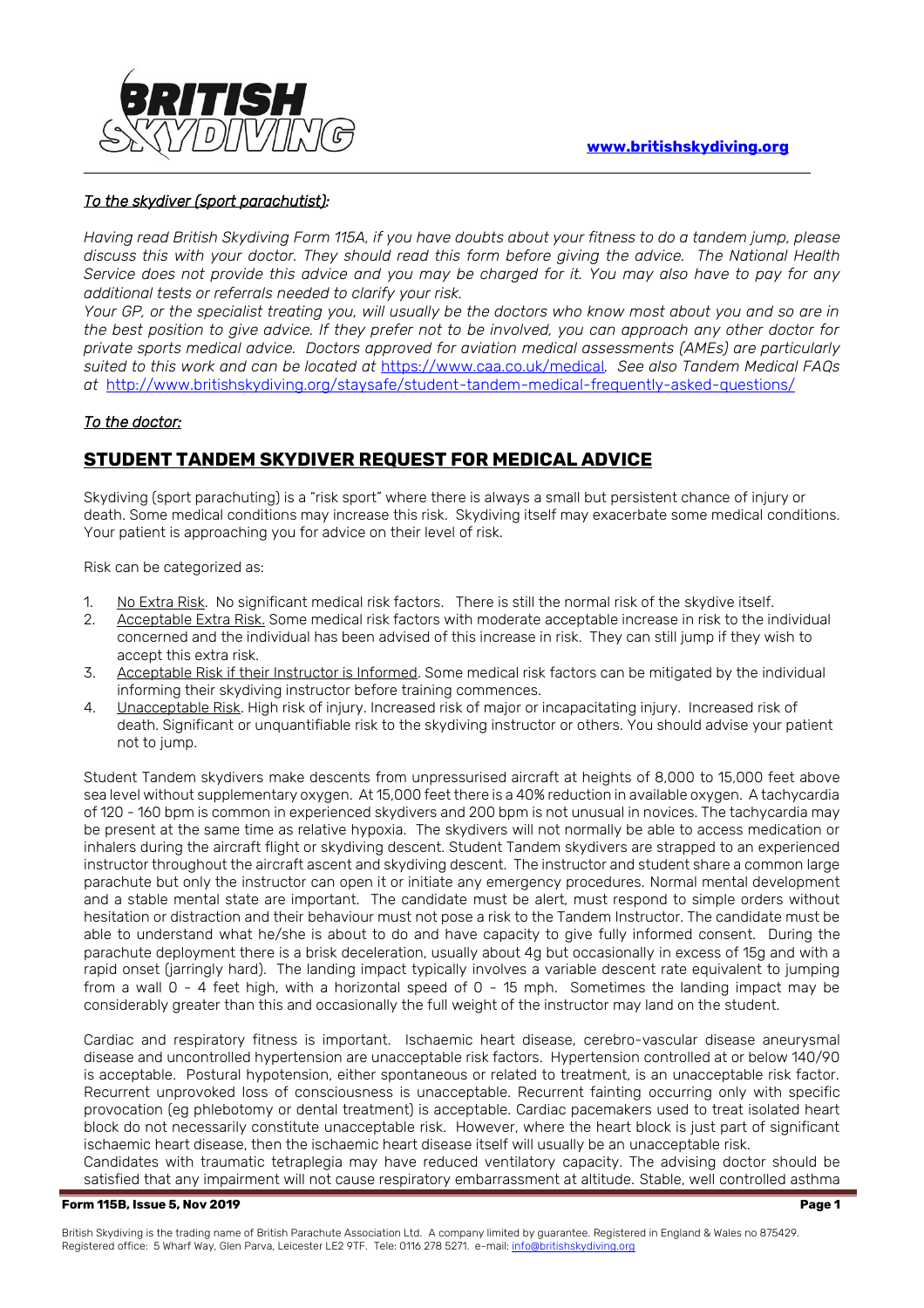is usually acceptable provided the treatment enables the candidate to exercise in cold air without significant symptoms (see more detailed advice a[t www.britishskydiving.org/forms/\)](http://www.britishskydiving.org/forms/). COPD limiting rate ordistance of walking at ground level is usually unacceptable unless formal assessment by a respiratory physician has shown otherwise. In borderline cases, risk may be mitigated by restricting the maximum altitude to a specified lower level. If a candidate is not felt fit to go to at least 8,000 ft above sea level, the risk is unacceptable. A history of spontaneous pneumothorax is unacceptable unless successfully treated by pleurodesis or pleurectomy. A history of traumatic pneumothorax is acceptable provided it has fully resorbed.

Musculoskeletal fitness is not required, and even paralysis or partial amputation of limbs is medically acceptable provided the instructor is aware and can take extra precautions before the jump. Unstable or dislocatable shoulders are particularly likely to dislocate again while skydiving. This is painful and risks further injury to the joint. The instructor can reduce the risk of this happening if they are informed before training commences.

Unstable spinal injuries or subluxation may be exacerbated by parachute opening forces or landing impact and are an unacceptable risk. Pre-existing spinal problems, joint injuries and arthritis can be exacerbated. Joint, tendon, cartilage or ligament repairs can be damaged, but this is less likely in a tandem jump than with any other form of skydiving, due to the descent and landing being controlled by a very experienced instructor. Osteoporosis increases the risk of injury both during parachute deployment and during landing. Previous fragility fractures of the spine or hip are unacceptable risk factors. Previous traumatic fractures should have healed and if any mentalwork has been removed, time should be allowed for holes to fill and ossify for risk to be acceptable.

Middle ear or sinus disease may cause severe otalgia or sinus pain due to the rapid changes in ambient air pressure. The rate of descent in freefall may exceed 10,000 ft/min and under an open canopy 1,000 ft/min. Tympanic grommets or ventilation tubes are not a contraindication - they actually relieve pressure differentials as long as they remain in place. Otosclerosis treated surgically by stapedotomy is an unacceptable risk.

Neither blindness nor deafness constitutes a barrier to Student Tandem skydiving, but the candidate must be capable of appreciating what is happening and of giving informed consent. Their instructor must be informed of the impairment before training commences.

There is divided opinion on whether skydiving may affect the risk of recurrence of a previous retinal detachment, but there appears to be little good evidence for or against. An unquantifiable risk of loss of vision will be an unacceptable risk for many people, unless the treating ophthalmologist is prepared to give specific reassurance.

Stable and well controlled diabetes with little tendency to hypoglycaemia is acceptable. A tendency to recurrent symptomatic hypoglycaemia could put both the candidate and their instructor at risk and is unacceptable. Other chronic endocrine conditions, once fully controlled, are normally acceptable.

Epilepsy is an acceptable risk provided that control is good and there have been no fits or changes in medication in the last two years. A proneness to autonomic dysreflexia should be excluded in candidates with spinal injuries above mid-dorsal level, as it would be an unacceptable risk factor. Specialist advice should be sought in cases of doubt. Many neurodegenerative disorders are acceptable in their early stages unless respiratory impairment, postural hypotension, marked hesitancy or lower limb rigidity is present. Lower limb rigidity (whether due to arthropathy, spasticity, Parkinsons disease, obesity or any other cause) greatly increases the risk of fracture and is an unacceptable risk. The presence of a surgical CSF shunt on its own is not an unacceptable risk. However, if accompanied by cerebral atrophy or a markedly enlarged head, specialist advice should be sought.

Current neurosis requiring active treatment, history of psychosis, mental impairment, severe learning difficulties, severe cognitive impairment, pathological euphoria, drug addiction and alcohol dependence all constitute an unacceptable risk. When an individual does not have capacity to consent to risk but is nonetheless intending to proceed or is being encouraged by others to proceed, local safeguarding procedures should be initiated. Sometimes individuals with psychological difficulties plan to jump in the hope of boosting low self-esteem. If the candidate refuses to jump, often in front of relatives and friends, there can be a devastating impact on already poor self-esteem.

During the tandem jump, there is high speed airflow from the head of the tandem student, into the face of the instructor. In the event of vomiting due to motion sickness, nosebleeds from sinus problems or straining, expectoration of sputum or simple dribbling, the tandem instructor's face is exposed to body fluids of the tandem student. Helmet visors provide only partially reduced exposure. Any infectious condition that may be transmitted in such a way would be an unacceptable risk.

#### **Form 115B, Issue 5, Nov 2019 Page 2**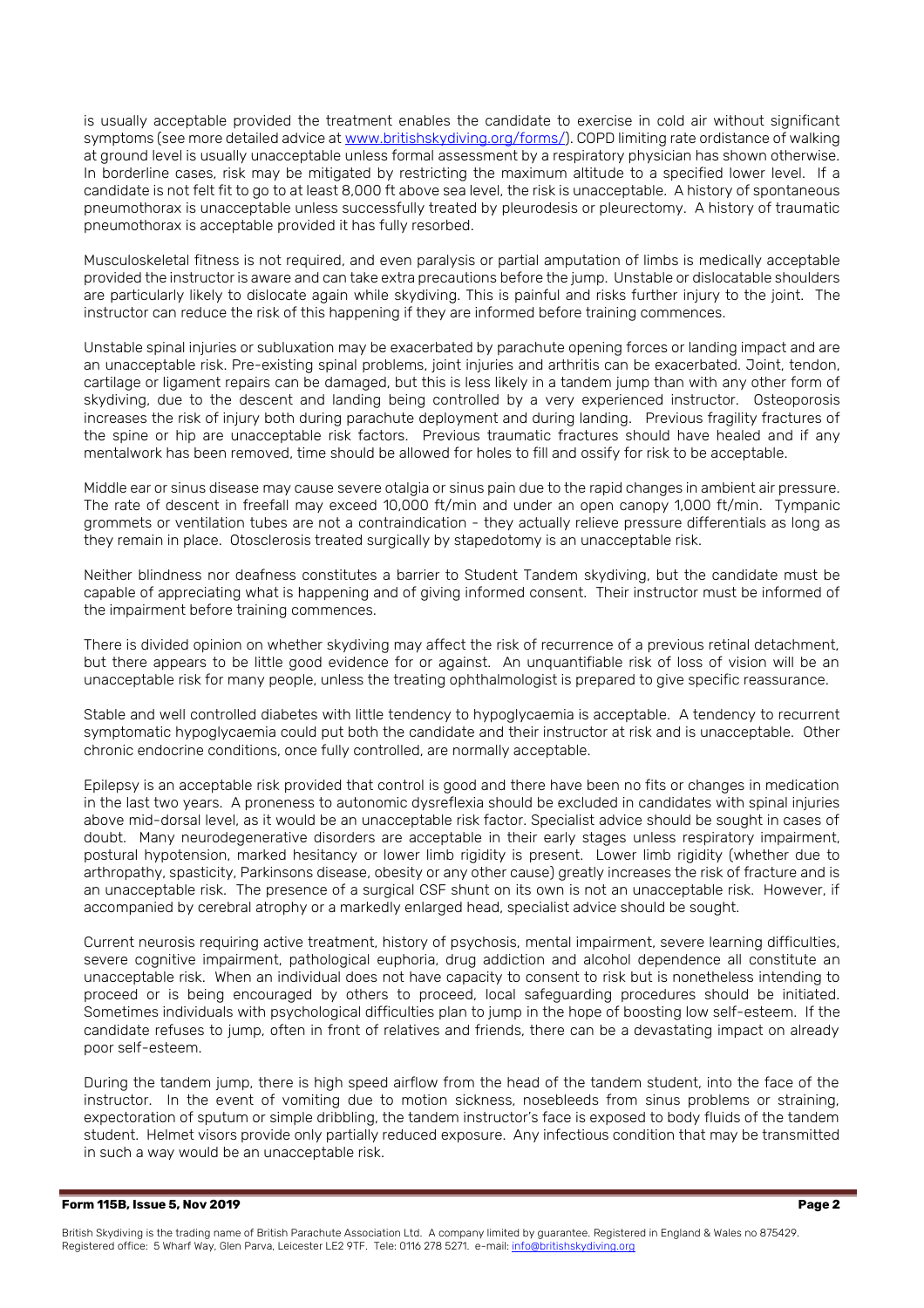Expansion of gas in a viscus during the ascent to altitude can cause overfilling or separation of stoma bags. Starting with an empty bag and/or pre-emptive colonic lavage can reduce the risk of this social embarrassment. The candidate should inform their instructor of the position of the stoma and its bag, so that traction from the parachute harness can be avoided. Urinary catheters with leg drainage bags are unsuitable for use with a parachute harness. Removal of the drainage bag and spigotting of the catheter for the duration of the flight and jump may be acceptable provided there is still bladder capacity.

Recent surgery is an unacceptable risk until all wounds have healed enough to withstand rough treatment. If you feel the wound is not ready for a contact sport such as Rugby football, it is probably not acceptable for skydiving. Particular caution is required after cranial, ophthalmic or thoracic procedures since any residual trapped gas will almost double in volume during the ascent to altitude but has no ready means of escape. Such residual gas is an unacceptable risk.

A history of malignant disease, particularly if well localised and outside critical areas, may not add significant risk. However, bony metastasis may cause an unacceptable risk of fracture. Cerebral primaries or secondaries may affect behaviour or even capacity to consent. Symptoms from treatments causing cardiac or pulmonary toxicity suggest unacceptable risk. Advanced debility of widespread malignant disease is usually an unacceptable risk.

Even without skydiving, pregnancy inherently carries a risk of back problems, miscarriage, maternal haemorrhage and a risk of birth defects in the baby including brain damage. There are no published trials looking at whether the physical stresses of skydiving or the altitude hypoxia in the presence of asymptomatic placental insufficiency could alter the level of these risks significantly. Since any risk is unquantifiable, temporary and could affect not just the skydiver but also the person growing in the uterus, it should be assessed as unacceptable during the pregnancy.

Skydivers in perfect health are already at the limit of their physiological envelope when at 15,000 ft. Mild anaemia, causing no symptoms at ground level, may still cause light headedness or lack of stamina and reduced ability to obey commands when at altitude. Most blood donors will recover their normal haemoglobin levels within weeks of donation, but a few individuals with low iron stores may have a prolonged reduction. Donors should have a post donation blood count confirming normal haemoglobin before jumping at 15,000ft. Alternatively, they can jump at 8,000ft without a blood count, provided they are asymptomatic and at least 48hrs have passed since donation.

Organ transplantation itself is not a major risk. However, long term steroid treatment as part of immunosuppression may affect the likelihood of osteoporosis and fracture. Immunosuppressed patients should consider whether they wish to accept the risks of infection to a compound fracture contaminated by soil and animal faeces in a field.

Active or poorly controlled haemophilia, ITP, other bleeding disorders, coumarin anticoagulants or novel oral anticoagulants may increase the risk of haemarthrosis, haematoma, extensive bruising or other significant haemorrhage even in the course of a normal skydive. They may exacerbate simple injuries and also increase the risk of a skydiver succumbing to an otherwise survivable injury. They are usually an unacceptable risk.

Increasing age on its own is not necessarily a barrier to tandem skydiving if the individual is in good health. Some exceptional individuals are able to make a tandem jump even in their 90s. However, for many, increasing age often brings a combination of risk factors. Any one of these on its own might seem acceptable, but a combination of a number of individually acceptable risks may still amount to an unacceptable overall level of risk. Older skydivers break more easily and are more likely to die from an injury, which a younger skydiver may survive. Some older candidates may still decide to accept this risk to themselves, but if you feel that cognitive impairment impedes their capacity to make this decision, you should advise them not to jump and, if necessary, initiate safeguarding procedures.

The advising doctor is not stating that a candidate will remain free of injury during skydiving but is simply giving a qualitative assessment of risk. The preferred level of skill is usually that of a GP without specialist knowledge of skydiving but usually with access to the candidate's records, or a specialist responsible for the patient's care. Other doctors completing the certificate should remain aware that lack of access to the medical record can result in important conditions being overlooked. In cases of doubt, or where further information is required, the Medical Adviser to the British Skydiving or the Safety & Technical Officer will be pleased to help and may be contacted at the address at the start of this form.

Any medical certificate issued may be valid for a maximum of three years. The issuing doctor can specify any shorter period of validity that they consider clinically appropriate.

#### **Form 115B, Issue 5, Nov 2019 Page 3**

British Skydiving is the trading name of British Parachute Association Ltd. A company limited by guarantee. Registered in England & Wales no 875429. Registered office: 5 Wharf Way, Glen Parva, Leicester LE2 9TF. Tele: 0116 278 5271. e-mail: info@britishskydiving.org